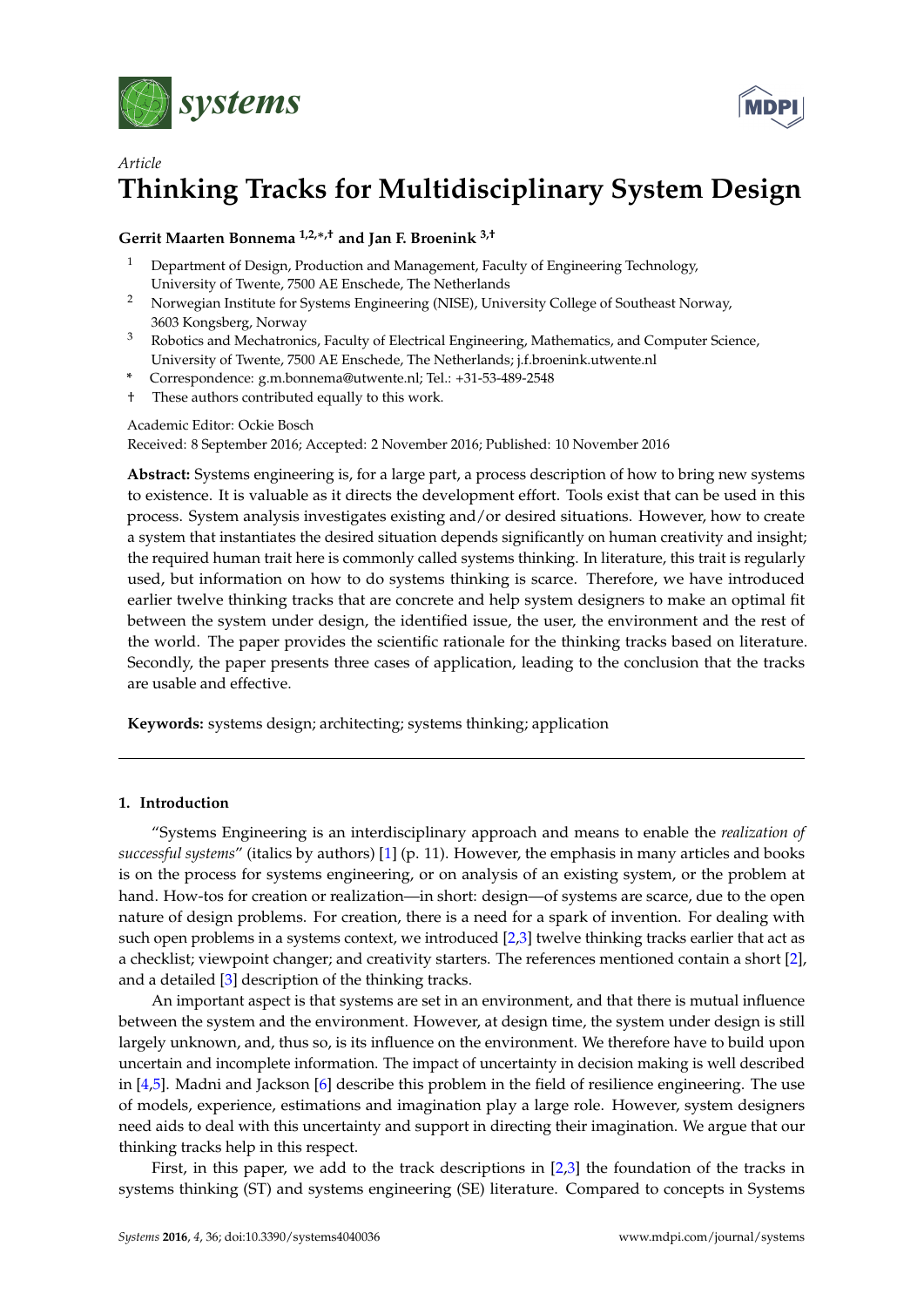Thinking literature, the proposed tracks make the systems thinking approaches concrete to help systems designers in their daily work.

Secondly, we illustrate the tracks' workings via an example, and evaluate the tracks' usability and effects in three cases. This way, we can draw conclusions on the usability and helpfullness of the tracks for the practitioner.

We focus on technical systems, most notably mechatronic systems, as that is our context and source of experience. Therefore, the reasoning in this paper will fit to this class of systems, allowing us to be specific. We do expect our reasoning to be valid when applied to the design of non-mechatronic systems, possibly after some tuning to those systems.

As a foundation, we start with exploring system design in Section [2,](#page-1-0) including the state-of-the-art in literature. An important trait of system designers is found to be the ability to think in and about systems: systems thinking. We look into that in Section [3.](#page-3-0) The thinking tracks are summarized in Section [4.](#page-5-0) In Section [5,](#page-8-0) we correlate the tracks presented in Section [4](#page-5-0) to the literature in Sections [2](#page-1-0) and [3,](#page-3-0) the first objective. The second goal is elaborated on in Section [6.](#page-9-0) Use of the tracks is illustrated in an example in Section [6.1,](#page-10-0) and in Section [6.2,](#page-11-0) we discuss three cases of application of the thinking tracks. The paper ends with conclusions and recommendations for future work in Section [7.](#page-14-5)

## <span id="page-1-0"></span>**2. System Design**

Designers create. Creating means bringing to existence, in other words: afterwards, there is something that was not there beforehand. This is, by definition, different from analysis (as in: an explanation of the nature and meaning of something [\[7\]](#page-15-1). Analysis interacts with something that is there but requires investigation. There is an intimate relationship between analysis and design, as a problem needs analysis before a resolution can be created [\[8\]](#page-15-2). In addition, the intended or created resolution has to be checked for its effectiveness; again, an analysis activity.

<span id="page-1-1"></span>Figure [1](#page-1-1) shows two domains: the problem domain at the top and the solution domain at the bottom. The result of investigating the problem should be an answer to "What should the system do?" and "What should the performance be?" In the solution domain, an answer is sought to the "How?" question, with the questions from the problem domain as reference.



**Figure 1.** The design process as an iterative loop of alternating analysis (**top**, in the problem domain) and creation (**bottom**, in the solution domain). Picture courtesy of CRC press [\[3\]](#page-14-2).

The result of the design process should be a system (the System Under Design, S.U.D.) that fits the identified issue, the context and stakeholders, and the rest of the world, as shown in Figure [2.](#page-2-0) Important intermediate results are the system requirements that direct the design effort. However, requirements mostly relate to the identified issue and context and stakeholders (Figure [2\)](#page-2-0).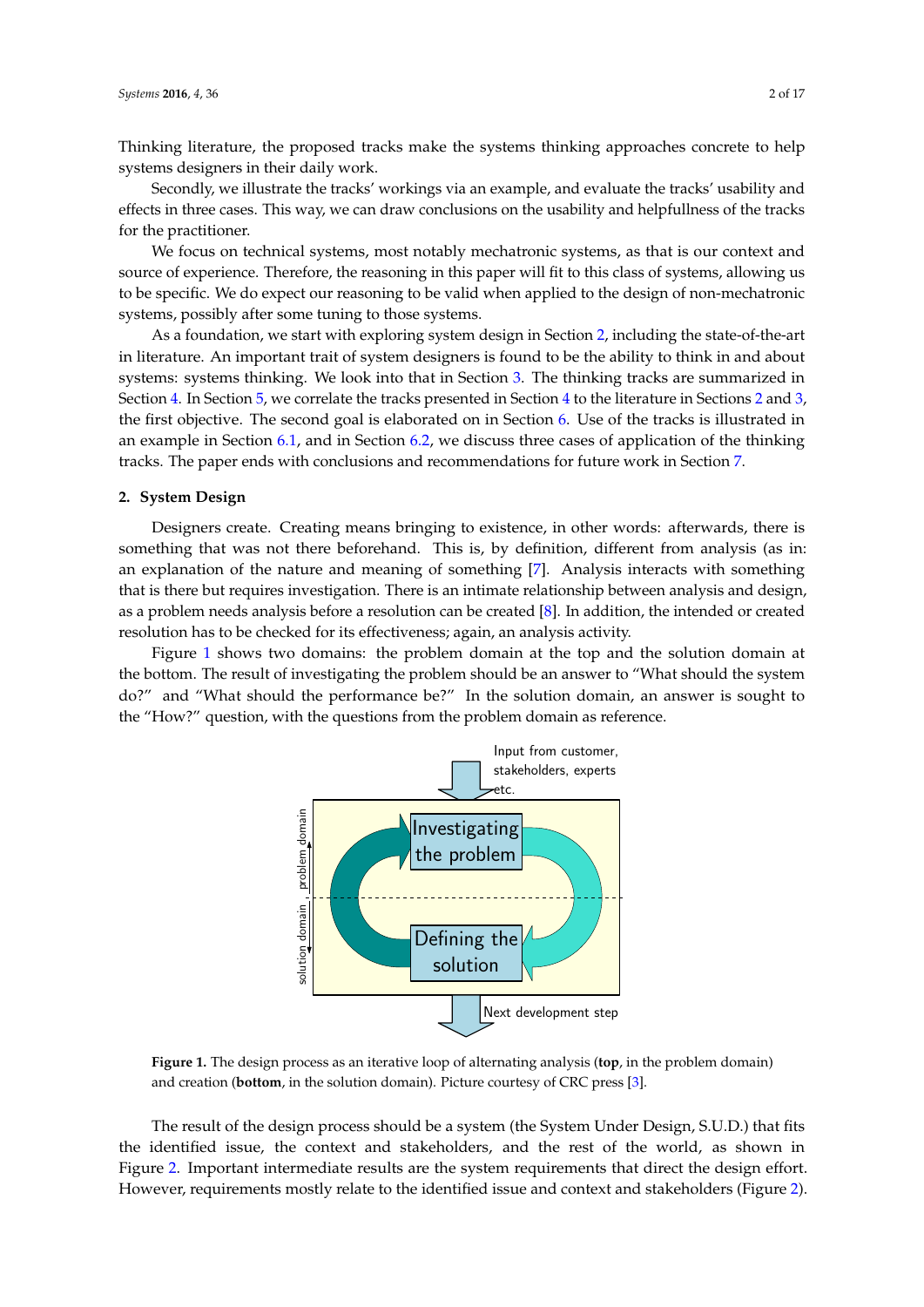<span id="page-2-0"></span>These may change during the design process, and the rest of the world may have relevant, yet unforeseen, interactions with the system, for which no requirements have been formulated.



**Figure 2.** The System Under Design (S.U.D.) has to fit the identified issue, the context, the stakeholders and the rest of the world. Picture courtesy of CRC press [\[3\]](#page-14-2).

Note that systems engineers create systems where they are unlikely to actually use the result by themselves (not many system engineers of fighter jets are actual fighter pilots, nor are system engineers of wafer steppers actual chip manufacturers). In addition, there are many disciplines involved in the further development process. The people involved are spread over countries, sometimes even globally. This can lead to a large gap between the problem domain and the solution domain.

To verify the appropriateness of the solution to the problem (the upward arrow in Figure [1\)](#page-1-1), the analytical principles of, for instance, axiomatic design [\[9\]](#page-15-3) are useful. However, for the solution definition process (the downward arrow), uncertainty, creativity and search are discerning characteristics [\[10\]](#page-15-4):

"A designer makes things. Often, the thing initially is a representation, a plan, a program, or an image to be constructed by other people. Many of the relevant variables cannot be represented in a model; this limitation makes the design process inherently complex. A system is complex in the specific sense that, whenever I make a move, I get results that are not just the ones that I intend. That is, I cannot make a move that has only the consequences that I intend. Any move has side effects.

This unpredictability is a central attribute of design—it is not necessarily the defining one, but it is important".

This attribute of design is also shown in Figure [3.](#page-3-1) At the start of the design process, the outcome is unknown, while the freedom to make decisions is infinite. In that situation, the architecture of the system has to be defined, which shapes the overall system. This is a typical situation that describes the core of the system designer's job: making important, often far-reaching decisions, based on little and uncertain information.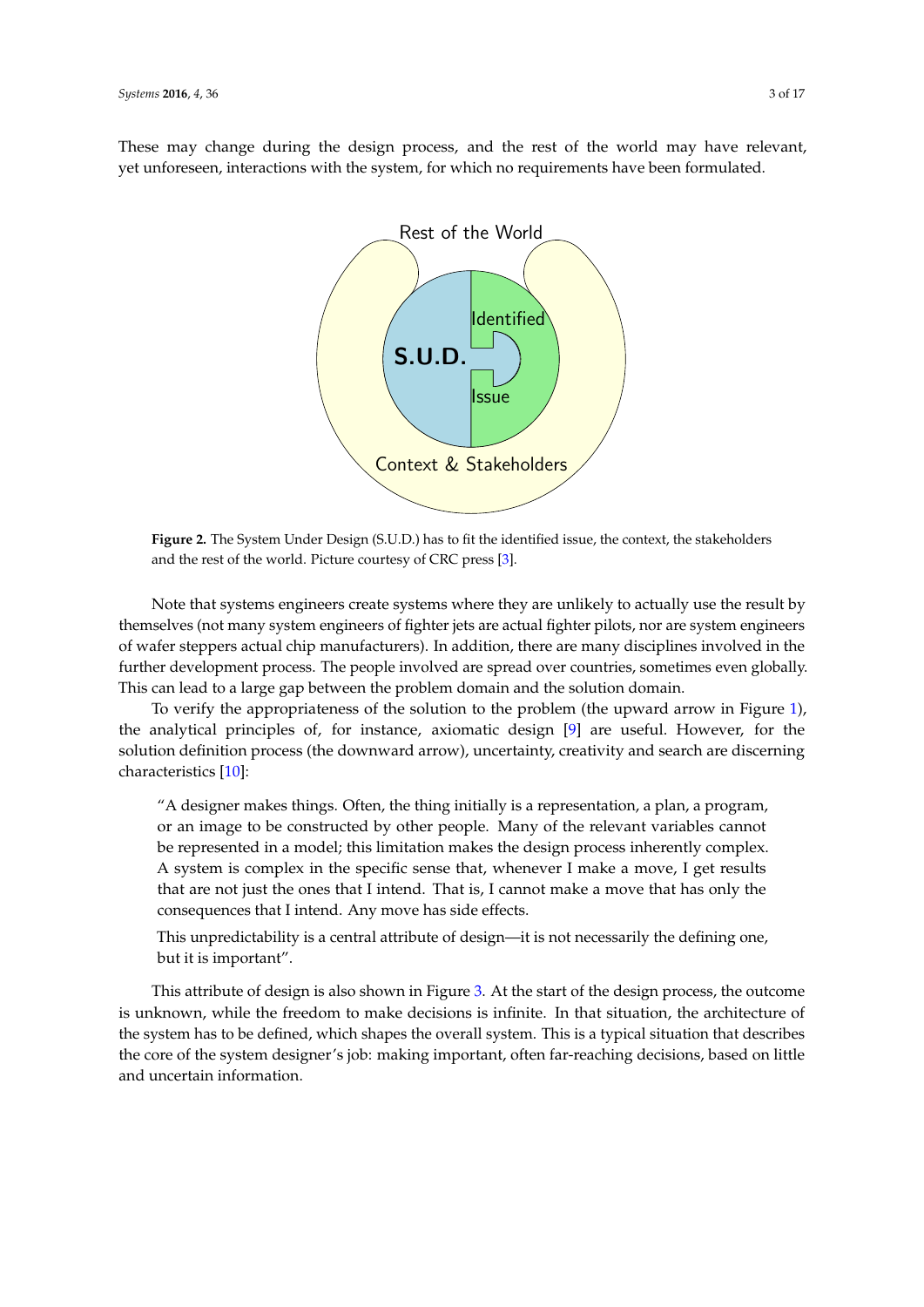<span id="page-3-1"></span>

**Figure 3.** In the early phase of development, many decisions have to be made, and technologies have to be committed to. However, a significant uncertainty (or: lack of knowledge) exists at that point in time. The catch is that also the ease of change decreases rapidly in the progressing of the project. (based on, and adapted from, [\[11\]](#page-15-5).)

The documented system design methods and approaches [\[1](#page-14-0)[,11](#page-15-5)[–16\]](#page-15-6) tend to bridge the gap by a (combination of) focus on the systems engineering process; and/or focus on (a set of) systems engineering tools. Variations exist for the process, like the Vee-model, spiral model etc. Tools that exist include  $N^2$  diagrams, functional block diagrams, requirement engineering tools, etc. However, while the process emphasizes the managerial side of systems development, the tools relate to problem and system analysis. There is a lack of the creation aspect. In addition to the two pillars process and tools, a third pillar—systems thinking—is required to provide a stable system design approach.

Before looking at ways that help, we will analyze the Systems Thinking state-of-the-art and characteristics of good systems engineers.

#### <span id="page-3-0"></span>**3. Systems Thinking**

From the above, we conclude that following the SE process and using tools will increase knowledge about the current situation and the problem, yet it will not produce a new system design. This requires creational power, and thus human input. As systems are composed of many parts, and span several disciplines, it is important to see the whole. Senge [\[17](#page-15-7)[,18\]](#page-15-8) calls Systems Thinking the discipline for seeing the whole.

Cabrera [\[19\]](#page-15-9) has produced an extensive study on systems thinking using literature from diverse fields, and interviews, linking knowledge about systems and conceptual systems thinking. This study is too extensive to be treated here in detail, as it starts from the early mentions of systems thinking up and to the turn of the century, referring to works by Ludwig von Bertalanffy, Peter Checkland, Midgley, Capra, Senge and many others.

Cabrera identifies two fields in the systems literature: the *knowledge about systems* and conceptual and epistemological *systems thinking*. Noteworthy is that he identifies multiple times systems thinking as conceptual or as "habits of mind". Cabrera identifies a lack of training in systems thinking, and a difficulty in training due to absence of a clear theory of systems thinking. His thesis is a step in the direction of such a theory. Aspects that have to be included are different levels: one man's systems thinking is another man's detail thinking ([\[19\]](#page-15-9), p. 61); and the need for boundaries or enclosures to make systems thinking practical ([\[19\]](#page-15-9), p. 63).

"Systems thinking is defined as thinking that is informed by knowledge-about-systems (of all kinds). In other words, systems thinking is not one kind of thinking, but rather is thinking that utilizes an understanding of many types of systems."([\[19\]](#page-15-9), p. 51)

Cabrera also discusses the relation between systems thinking and the use of system dynamics as introduced by Forrester in the 1950s [\[20\]](#page-15-10). While system dynamics, including the use of causal loop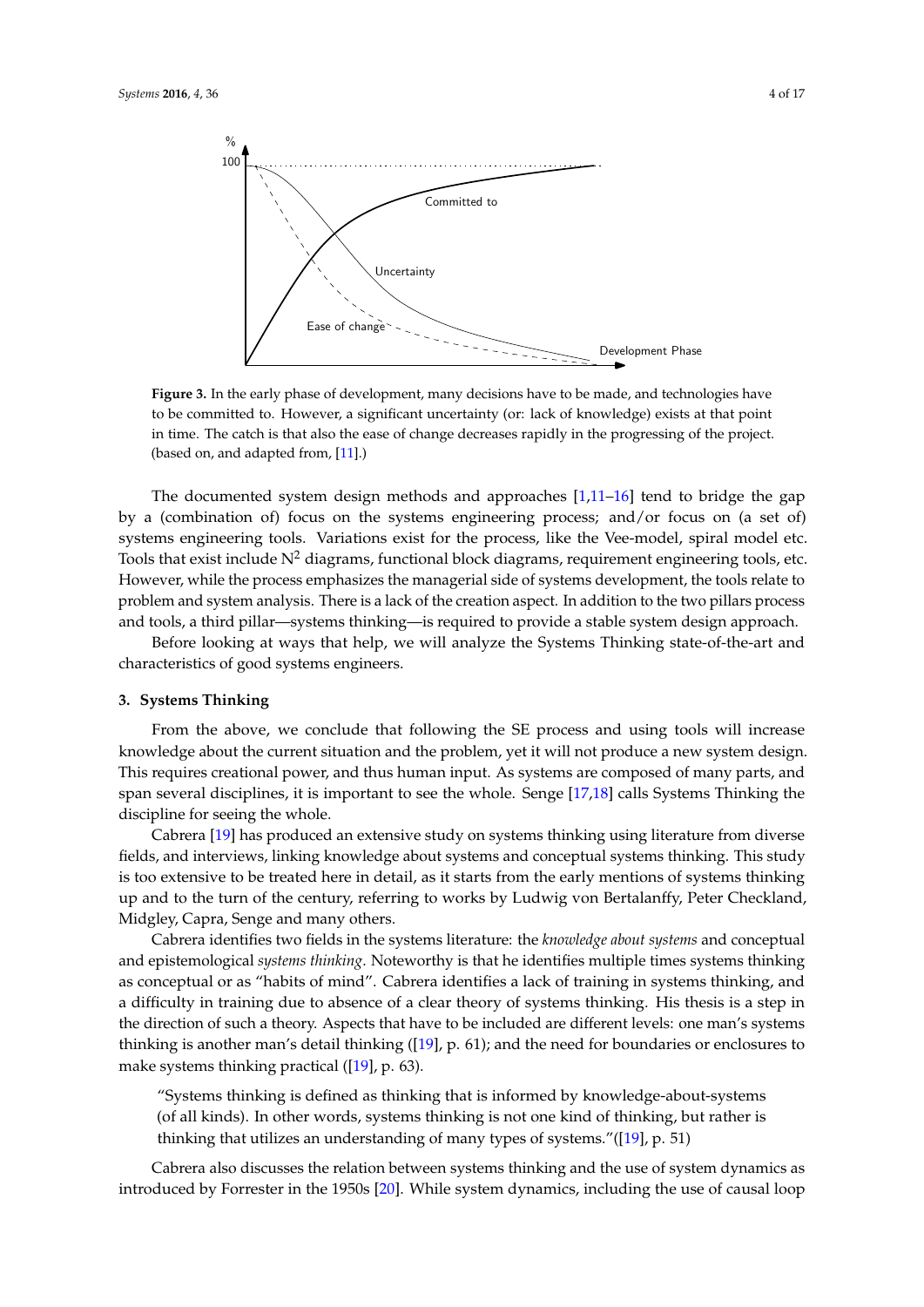modeling and modeling of stocks and flows, play an important role in systems thinking, it provides just one view on systems.

Eventually, he arrives at a Minimal Concept Theory of Systems Thinking (MCT/ST): [\[19\]](#page-15-9) (p. 176):

"Systems thinking is a conceptual framework, derived from patterns in systems science concepts, theories and methods, in which a concept about a phenomenon evolves by recursively applying rules to each construct and thus changes or eliminates existing constructs or creates new ones until an internally consistent conclusion is reached. The rules are:

|                    | <b>Distinction making</b> differentiating between a concept's identity (what it is) and the other                            |  |  |  |
|--------------------|------------------------------------------------------------------------------------------------------------------------------|--|--|--|
|                    | (what it is not), between what is internal and what is external to                                                           |  |  |  |
| Interrelating      | the boundaries of the concept or system of concepts<br>inter-linking one concept to another by identifying reciprocal causes |  |  |  |
|                    | and effects:<br><b>Organizing Systems</b> lumping or splitting concepts into larger wholes or smaller                        |  |  |  |
| Perspective taking | parts; and,<br>reorienting a system of concepts by determining the focal point from                                          |  |  |  |
|                    | which observation occurs by attributing to a point in the system                                                             |  |  |  |
|                    | a view of the other objects in the system (e.g., a point of view)."                                                          |  |  |  |

The four rules that are part of the definition are of particular importance in the present paper. Frank has conducted a series of research into systems thinking and what distinguishes someone with a capacity for systems thinking from another person [\[18,](#page-15-8)[21\]](#page-15-11). He states a system thinker is able to:

- 1. See the big picture;
- 2. Understand connections and closed loops;
- 3. Understand synergy;
- 4. Understand the system from multiple perspectives;
- 5. Think creatively;
- 6. Step over details and handle uncertainty and ambiguity;
- 7. See implications of changes;
- 8. Understand a system when he/she sees it;
- 9. Understand analogies;
- 10. Understand limits to growth.

Davidz and Nightingale [\[22\]](#page-15-12) conclude from 205 interviews that componential; relational; contextual; dynamic; and modal elements are part of systems thinking. Their resulting definition is: "Systems thinking is utilizing modal elements to consider the componential, relational, contextual, and dynamic elements of the system of interest."

Richmond [\[23\]](#page-15-13), from an educational point of view and based on system dynamics, defined seven thinking skills as critical for the 1990s and beyond: dynamic, closed loop, generic, structural, operational, continuum and scientific thinking. In fact six of the thinking tracks that we present are based on these skills by Richmond as they provide a means to connect the system to the context (see Figure [2\)](#page-2-0).

Hitchins' five-layers [\[24](#page-15-14)[,25\]](#page-15-15) can serve as a reference for a system in its context:

- Level 1 Product Level. Many products (can) make a system. Many engineers and their institutions consider this to be the only "real" systems engineering.
- Level 2 Project or System Level. Many projects make a Business. Western engineer-managers operate at this level, principally making complex artifacts.
- Level 3 Business Systems Engineering—many businesses make an industry. At this level, systems engineering seeks to optimize performance somewhat independent of other businesses.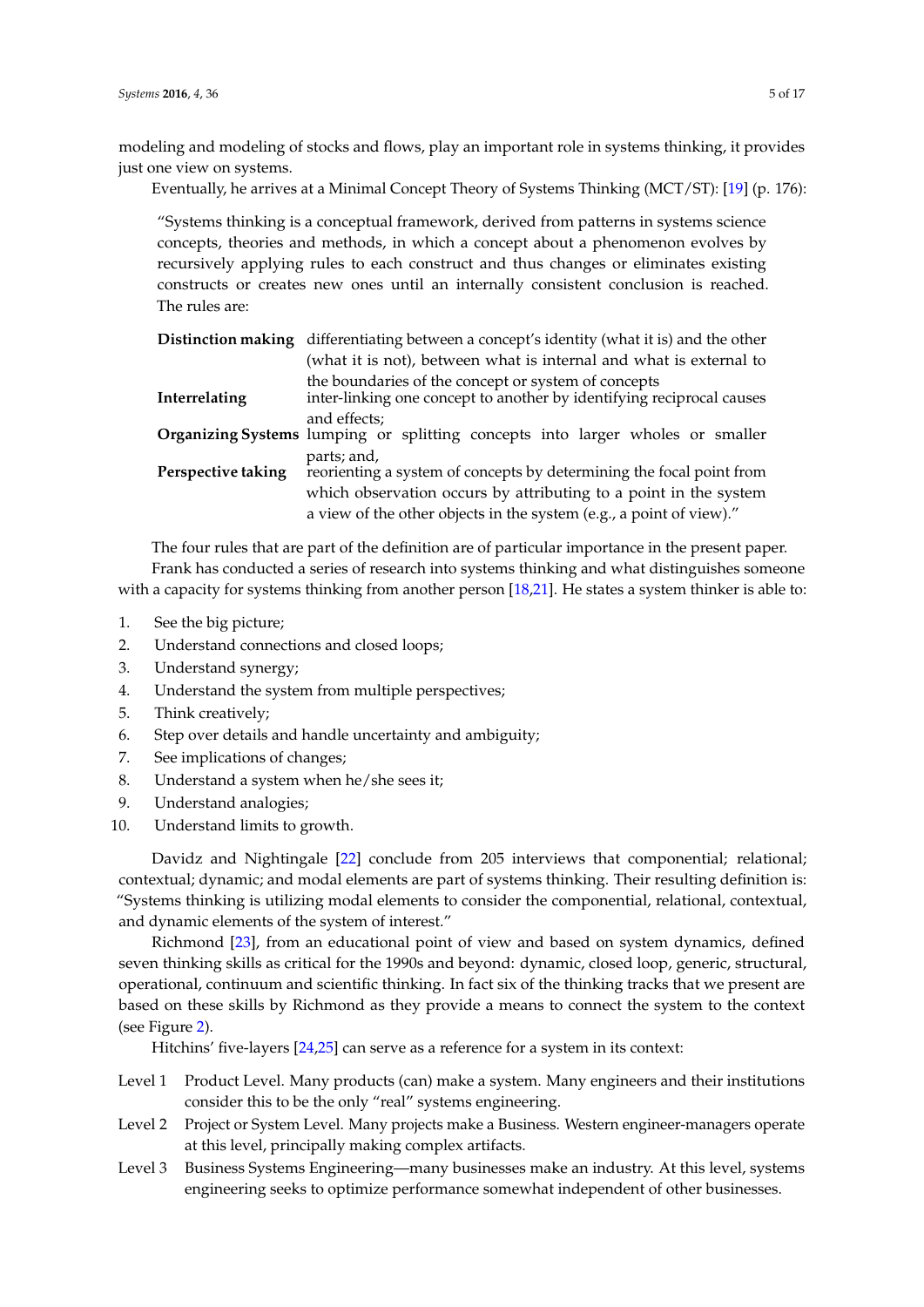- Level 4 Industrial Systems Engineering, or engineering of complete supply chains/circles. Many industries make a socio-economic system. Japan seems to operate most effectively at this level.
- Layer 5 Socio-Economic, legal and political influences, government regulation and control.

Finally, Checkland [\[26\]](#page-15-16) is an important author in the field of systems thinking. His book proposes a soft systems methodology. On p. 102, he defines systems thinking: "An observer giving account of the world or a part of it, ...". The approach by Checkland is elaborated upon and is put into perspective by Boardman and Sauser [\[27\]](#page-15-17).

While the above describes what is required to be successful in systems thinking (descriptive), it does not help in how to do good systems design: we have to make the step from investigation (as clearly described by Checkland) towards creation. On the one hand, this implies limiting and directing the thinking effort (Checkland does treat the difference between creation-oriented engineering and analysis-oriented scientists). On the other hand, the descriptive treatment of systems thinking as summarized in this section has to be expanded to make it applicable to the systems engineering field. The thinking tracks that we present in the next section are an attempt of doing that.

### <span id="page-5-0"></span>**4. Systems Thinking Tracks**

We already saw that design is not finding the answer to a closed problem, where there is only one solution. Moreover, the problem can be described in several ways [\[26\]](#page-15-16). Therefore, we have to look for inspiration on the one hand and constantly evaluate possible solutions on the other hand (see Figure [1\)](#page-1-1). In literature, several approaches are presented. Some are more in the line of creativity [\[28](#page-15-18)[,29\]](#page-15-19), others use lines of reasoning or (systems) thinking tracks [\[14,](#page-15-20)[23,](#page-15-13)[30\]](#page-15-21). Finally, there are descriptions of how to look at systems [\[25](#page-15-15)[,26,](#page-15-16)[31](#page-15-22)[,32\]](#page-15-23). Combining these with experience from the authors, we summarize in this section twelve systems thinking tracks that can be used as:

- checklist;
- viewpoint changer to understand different aspects of the problem;
- means to avoid mental inertia;
- creativity starter; and
- means to transfer experience to novice system designers.

It is important to realize that the system design methods mentioned in Section [2](#page-1-0) are quite precise and result in a description of the system to be designed that will fit the identified issue, the context and the stakeholders. However, how it will fit the unknown rest of the world is not treated. The thinking tracks deliberately pull the thinking of the system designer out of the identified issue—System Under Design (S.U.D.)—context-stakeholders path, as shown by the chaotic red path in Figure [4.](#page-6-0) The system designer has to sample the whole design field, using the thinking tracks and aided by tools. Only the essential and risky parts will then be given more attention in the early part of the process.

The thinking tracks help in uncovering information and knowledge, or sometimes only making the knowledge explicit and (more) readily available. Compare this to finding a victim of an avalanche. The snow cover has to be probed such that the victim is found quickly. In system design, the number of "victims" (important or crucial issues) is, however, unknown.

In the following, we summarize the twelve thinking tracks. Elaborate descriptions, including examples and applicable tools, are presented in our earlier publications [\[2](#page-14-1)[,3\]](#page-14-2). The short descriptions given in the following sub-sections merely introduce the tracks so that the rest of the argument can be followed.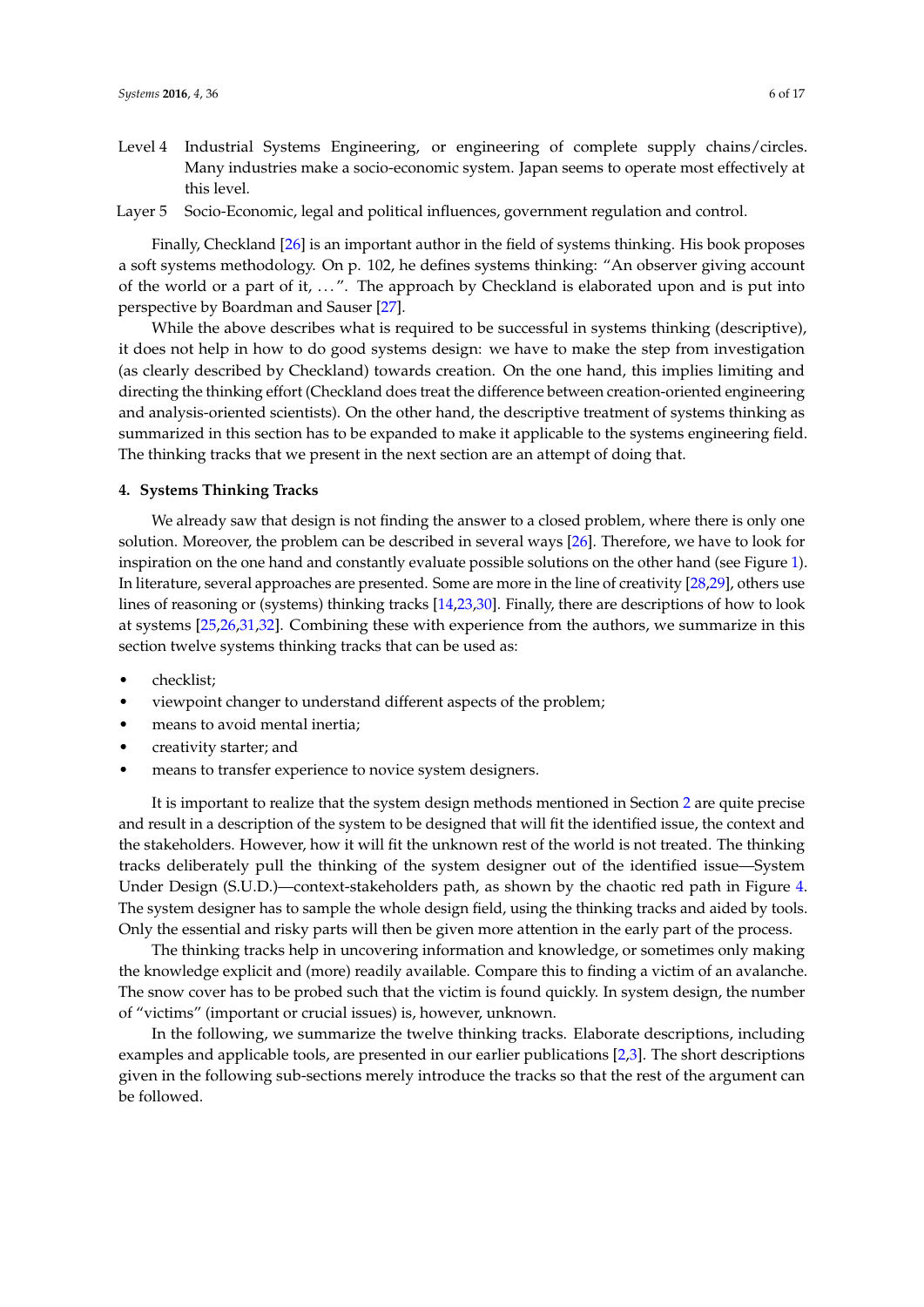<span id="page-6-0"></span>

**Figure 4.** The S.U.D., the identified issue, the context, the stakeholders and the rest of the world and one of many thinking routes (in **red**) for the system designer. This path clearly shows the somewhat chaotic reasoning applied by a system designer. Picture courtesy of CRC press [\[3\]](#page-14-2).

## *4.1. Dynamic Thinking*

The sort of systems designed by system designers and system engineers are not monolithic invariant systems. They are systems that interact with the environment and are often highly dynamic (Definition of dynamic: always active or changing; [\[7\]](#page-15-1)). Looking at the system from a dynamic perspective is thus essential:

- How does the system change over time?
- How does the environment change over time?
- When a change in input/output occurs, what are the effects (or: should be)?
- Does it (have to) behave linearly, or non-linearly or even chaotic?

## *4.2. Feedback Thinking*

Closely related to the fact that systems have time-related behavior is the question whether there is feedback: comparing the actual output of a system with the desired output, and adjusting the available controls so that the requested output is achieved. While this represents an engineering view on systems, it is useful in a wide range of applications, from engineering systems to politics.

## *4.3. Specific-Generic Thinking*

This track is about determining the scale of magnitude of the problem, and the estimated investment for the proposed solution. The moment numbers are introduced in the discussion—even if they are off by a factor of two—will already filter out many "shooting a mosquito with a canon" situations.

## *4.4. Operational Thinking*

In operational thinking, it is investigated how something is done in the real world. As this thinking track relates to how the actual system works, it is not possible to make a generic list that works for all systems. However, the use of stories and scenarios is advised. Involve experts and operators of such systems in this process. In particular, pay attention to start-up and shut-down sequences, and abnormal situations.

## *4.5. Scales Thinking*

In scales thinking, we reason about the scales used to describe the problem and the solution. In particular, the resolution and validity of these scales are looked at. Computer simulations are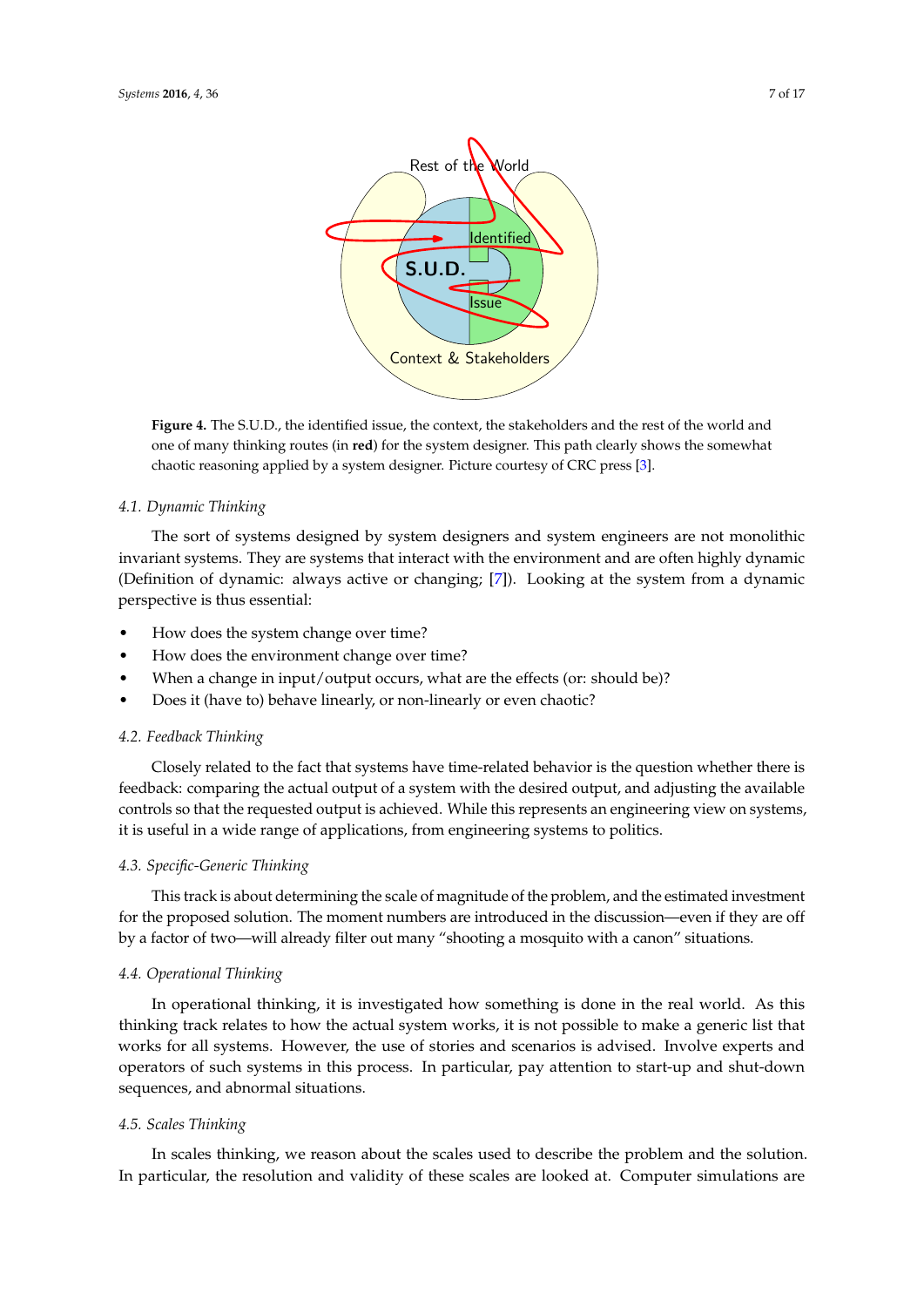regularly based on abstracted models, thus their predictive value is restricted to those situations where the assumptions of the model hold. The purpose of the model, i.e., what design questions we want to get answered/supported using this model, dictates the level of detail of the model.

Another way of using scales thinking is the difference between yes/no or black/white and shades of grey.

## *4.6. Scientific Thinking*

It is important to always use scientific principles when designing a system:

- 1. formulate a question;
- 2. formulate a hypothesis;
- 3. create a model that can be used to predict behaviour;
- 4. verify the hypothesis and thus the model, by means of simulations, experiments, consulting literatur, or consulting experts;
- 5. and analyse the results and adjust the model if necessary.

## *4.7. Decomposition–Composition Thinking*

In many cases, systems engineering is presented as a way to determine how the system can be decomposed in subsystems, assemblies, parts, components, etc. to make the development process manageable. In this track, we reason about how all of these can be integrated—composed—into a well-functioning system. In addition, how can, in the whole process, the integrity be safeguarded?

## *4.8. Hierarchical Thinking*

The systems engineering process is often represented in a hierarchical organization (hierarchy: a graded or ranked series ([\[7\]](#page-15-1)) from system to subsystem to assembly etcetera. This structure is also how many systems are organized. However, this organization does not necessarily dictate the way the system's control functions. In hierarchical thinking, the system designer has to reason about ranking authority, facilities and priorities of the system's parts.

## *4.9. Organization Thinking*

Most of what is said about the system under design is valid for the organization that creates the SUD; therefore, most thinking tracks can—and should—be applied to the organizational structure as well. There is an intricate relation between this structure and the architecture of the system [\[33\]](#page-15-24). An extreme form is tagged "Conway's Law" [\[34\]](#page-15-25).

## *4.10. Life-Cycle Thinking*

Life-cycle thinking can be understood in three distinctive, but equally important, ways that will be treated in separate subsections.

# 4.10.1. Product Life-Cycle Thinking

Any product and system goes through different phases in its life: Need Identification, Design, Production, Distribution, and Use and Retirement. Consideration of all product life-cycle phases results in trade-offs. For instance, between making a system more durable (and thus more expensive), or implementing more frequent maintenance, resulting in a lower purchasing cost.

#### 4.10.2. Resource Life-Cycle Thinking

The systems engineer should be aware of the basic principles of Life-Cycle Analysis (LCA), as, for instance, outlined in [\[35\]](#page-16-0), and Cradle to Cradle [\[36\]](#page-16-1), and be able to think about the resource use. Trade-offs will occur between using more resources in the development and production phase versus using more resources in the actual use or retirement phase.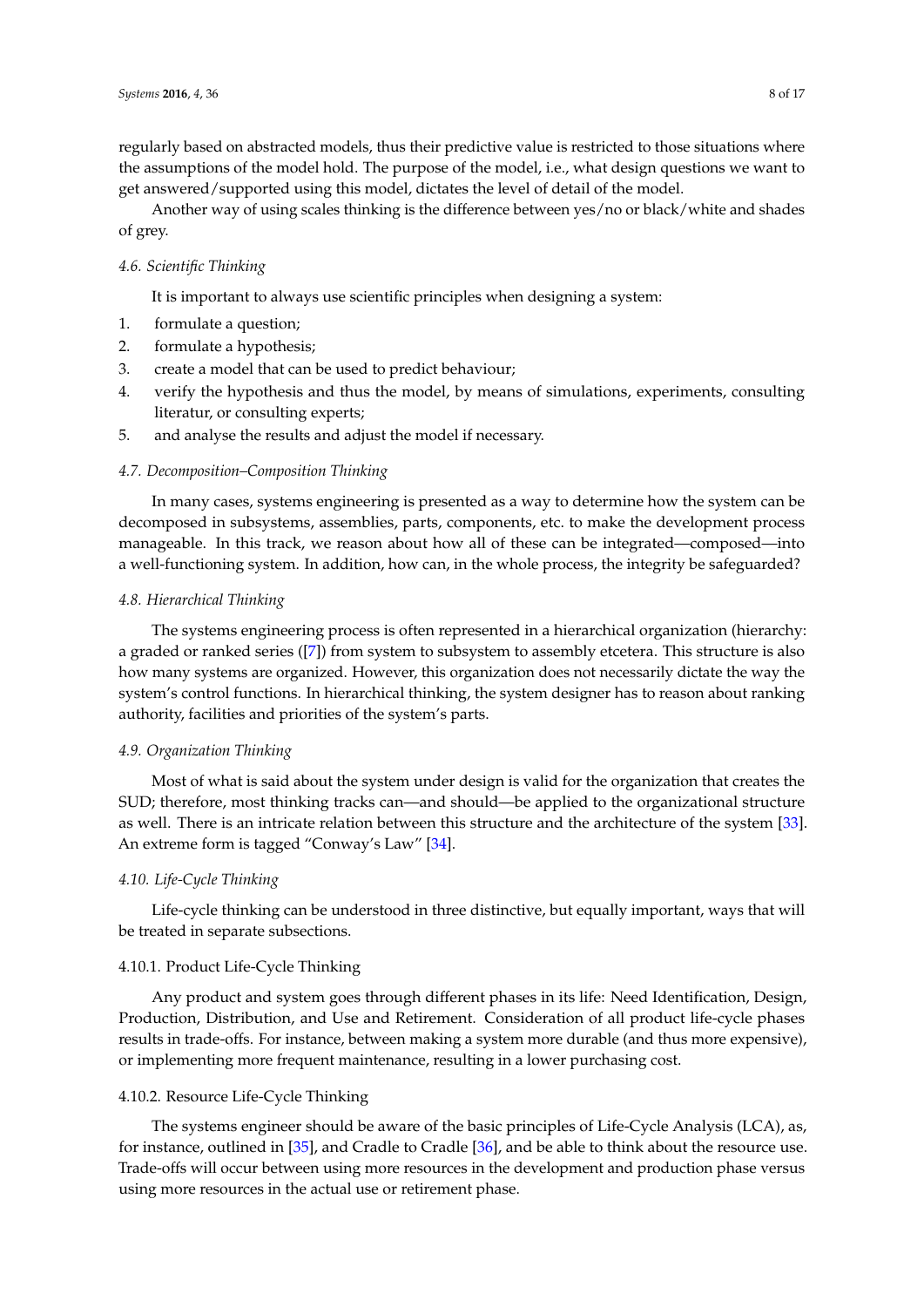## 4.10.3. Organization Life-Cycle Thinking

In order to create the SUD, an organization has to be designed, created, put into use, used, maintained and retired. This shows that the organization also has a life-cycle. This track focuses on the long life-cycle of the organization.

#### *4.11. Safety Thinking*

Product safety is paramount. The systems engineer has to reason about how the system can be used, and whether that is safe; and in what ways the system can be used unsafely. Note that, depending on the type of user (persons with specific training and responsibilities, or general public), the safety measures, including handling abnormal behavior, can take a large amount of the development effort.

## *4.12. Risk Thinking*

Designing innovative systems comes with risks. Avoiding risks will automatically lead to non-discerning results, and thus to less profit or even loss. It is, therefore, a matter of managing the risks in the project such that the impact can be controlled and contained. Risk thinking considers different types of risks (technical, cost, planning and external [\[1\]](#page-14-0)), reasons about the likelihood and impact, and investigates possible mitigation scenarios.

## <span id="page-8-0"></span>**5. Thinking Tracks Verified**

The thinking tracks summarized above condensate years of experience and results from theory and scientific literature in different engineering disciplines.

To check whether this set of thinking tracks is adequate and not too extensive in light of the overview of systems thinking given in Section [3,](#page-3-0) we correlate the thinking tracks to the aspects of systems thinking as listed by Cabrera, Frank, Davidz and Nightingale, Richmond, and Hitchins.

While the result, Table [1,](#page-9-1) might look exact, some caution is required. In the first place, the descriptions of the authors mentioned in Section [3](#page-3-0) are useful, but often prone to different interpretations. This is inherently part of the soft side of systems thinking. Secondly, the thinking tracks described in Section [4](#page-5-0) have large areas of application and serve as creativity starters. Therefore, a wide interpretation of the tracks is likely (and even encouraged). This results in not as clear-cut borders of the markings in Table [1](#page-9-1) as one may interpret.

Looking at Table [1,](#page-9-1) and keeping the caution above in mind, we see that (1) nearly all thinking tracks (the columns in the table) correlate to at least one of the aspects of every systems thinking author (the exceptions will be treated below); and (2) all of the systems thinking aspects (the rows in Table [1\)](#page-9-1) map to at least one, often more, thinking tracks. Further observation reveals that none of the thinking tracks have equal patterns of correlation.

There are four exceptions:

- 1. Scientific thinking is not connected to any of Cabrera's MCT/ST rules. However, Cabrera's rules are based on scientific reasoning, and thus the scientific approach is represented in all of the rules.
- 2. Thinking creatively (from Frank's competences) does not *directly* correlate to a specific thinking track. However, as stated earlier, the tracks are intended to promote creativity in the systems thinker. We have, therefore, given the entire row a (lighter) shade.
- 3. Safety thinking does not map to any of Frank's competences. Safety thinking may be too specific for Frank's classification. It is, however, our opinion that every system engineer should practice this form of systems thinking in every project.
- 4. Richmond's thinking skills only relate to a limited set of thinking tracks. As stated earlier, Richmond's skills are the basis for thinking tracks 1 to 6.

Finally, the thinking tracks can be reviewed against Hitchins' five layers. Here, it is more a question of which thinking track is applicable to which layer in Hitchins' five-layer model. It is relatively easy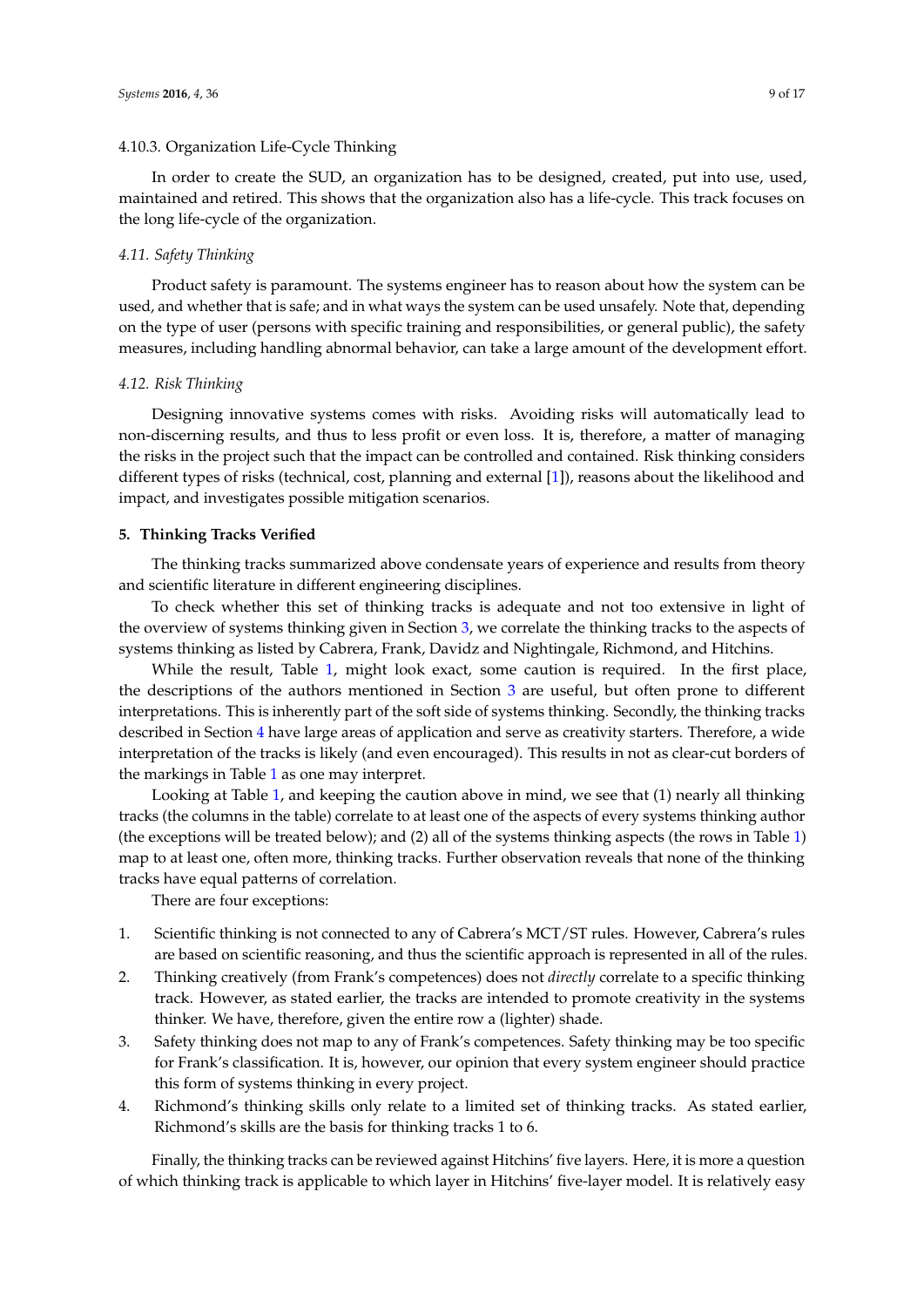to understand that at the first two levels—Product and Project or System Level—the thinking tracks are all applicable. On the higher levels, Safety and Decomposition–composition thinking may be harder to apply, but all the others are relevant. In feedback thinking, a relevant example at level 5 is the introduction of tax exemptions for *green* cars in the Netherlands. This was a great success such that other tax increases, unanticipated limitation of the rule or other measures were necessary in order to ensure sufficient government income. Some form of feedback thinking while creating the rule would have prevented or limited the nationwide discussions.

<span id="page-9-1"></span>**Table 1.** Correlating the thinking tracks to (a) the rules that constitute Cabrera's definition of systems thinking [\[19\]](#page-15-9), (b) Frank's competences [\[21\]](#page-15-11), (c) Davidz and Nightingale's elements of systems thinking [\[22\]](#page-15-12), and (d) Richmond's thinking skills [\[23\]](#page-15-13).



Legend:D: Dynamic, F: Feedback, SG: Specific-Generic, Op: Operational, Sc: Scales, Sf: Scientific, DC: Decomposition-Composition, H: Hierarchical, O: Organizational, LC: Life-cycle, Saf: Safety, R: Risk. MCT/ST: Minimal Concept Theory of Systems Thinking.

What we derive from this reasoning is that the thinking tracks span the systems thinking universe as identified by Cabrera, Frank, Davidz and Nightingale, Richmond, and Hitchins. At the same time, there is no thinking track that can be omitted, as the patterns in the correlation table differ.

Summarizing, the thinking tracks cover the required system thinking capabilities identified by Frank, Davidz and Nightingale, and Richmond [\[21–](#page-15-11)[23\]](#page-15-13), and they cover the five levels of systems identified by Hitchins. In addition, they conform to the definition of systems thinking that is based on an extensive literature review given by Cabrera [\[19\]](#page-15-9).

Their applicability in representative cases is treated next.

## <span id="page-9-0"></span>**6. Examples and Application**

In this Section, we investigate the useability and usefulness of the thinking tracks. First (Section [6.1\)](#page-10-0), we show how they can be used in an example application developed by the authors.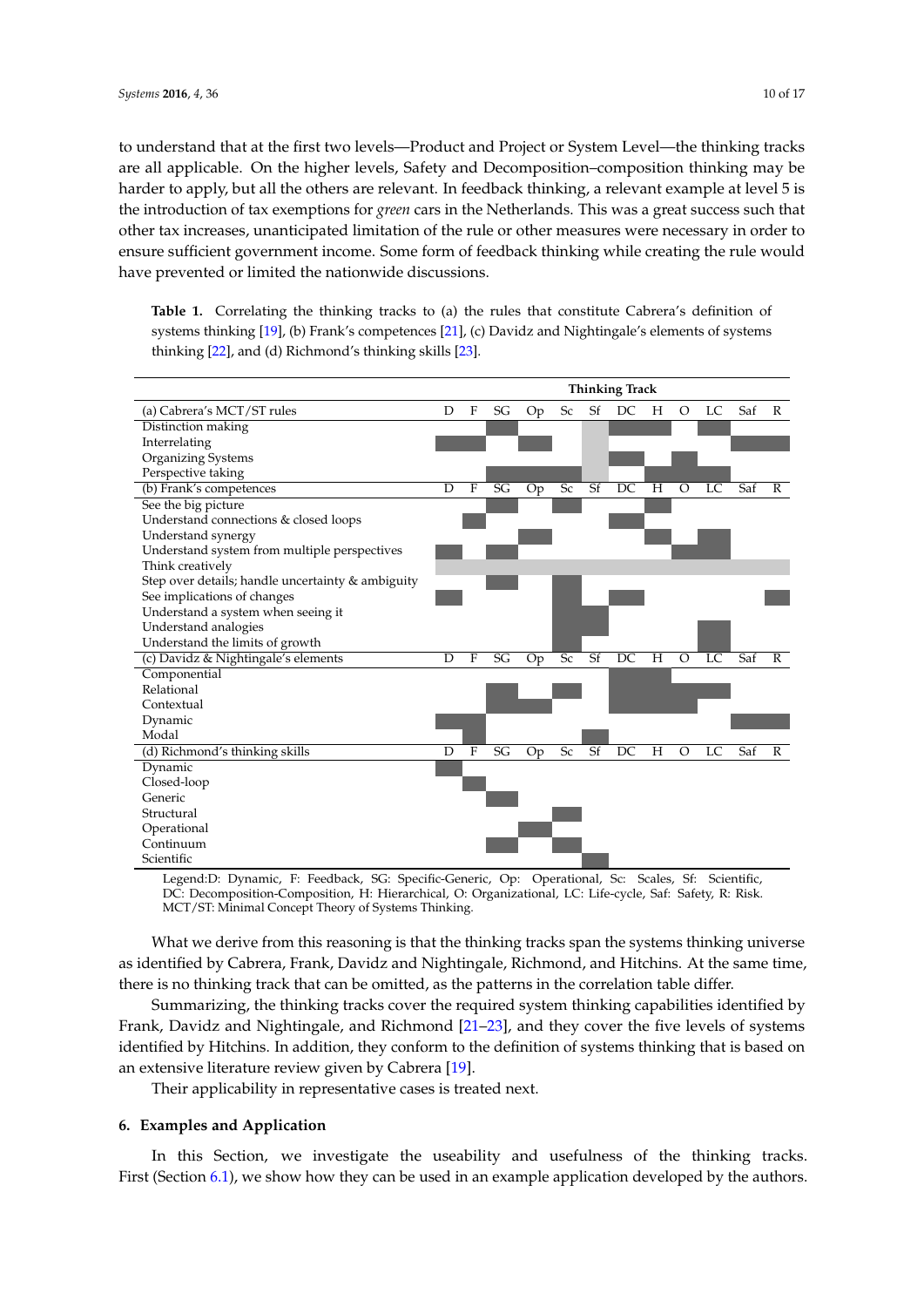Secondly (Section [6.2\)](#page-11-0), we introduced the tracks to others (students and PhD researchers), to see how they can work with them, and whether they find the tracks of use.

## <span id="page-10-0"></span>*6.1. Example: A Solar Racer*

In [\[3\]](#page-14-2), we use the design of the University of Twente solar race car that can compete in the World Solar Challenge [\[37\]](#page-16-2) across Australia, as a running example of the use of several tracks. University of Twente Student teams of ca. 18 people participated in 2005, 2007, 2009, 2011, 2013 and 2015. In this paper, we summarize the example.

## 6.1.1. Dynamic Thinking

For the solar racer from the Twente Solar Team interesting time scales are:

- seconds: How does the car react to vibrations?
- minutes: How does the weather change? How to react to a puncture?
- hours: driver behavior;
- days: overall strategy and race planning;
- weeks: project planning and manufacturing;
- months: financial planning, and overall project planning.

Modeling, for instance, the impact of a puncture on the total racing time, can be done for velocity as a function of time (see Figure [5a](#page-10-1)). From this, conclusions can be made about the time lost. An alternate representation of data present in the model shows distance as a function of time (Figure [5b](#page-10-1)). Now, the trajectory of a competing car that has no puncture can be easily incorporated (see the blue line). From these two diagrams, design consequences can be derived.

<span id="page-10-1"></span>

**Figure 5.** Two representations for the dynamic, time-related, behavior of a solar car when confronted with a puncture. In (**a**), the time lost can be found; in (**b**), the position relative to a competing car can be seen. Picture courtesy of CRC press [\[3\]](#page-14-2).

#### <span id="page-10-2"></span>6.1.2. Feedback Thinking

In the solar racer, speed is controlled using a cruise control system. However, the solar racer is subject to more signals and disturbances than speed alone; both long-term and short-term: wind, solar energy input, road inclination, energy needed for overtaking vehicles, etc. If these can be measured or even predicted, and the controller can be taught to cope with that, the overall behavior can be optimised to parameters like speed and energy use.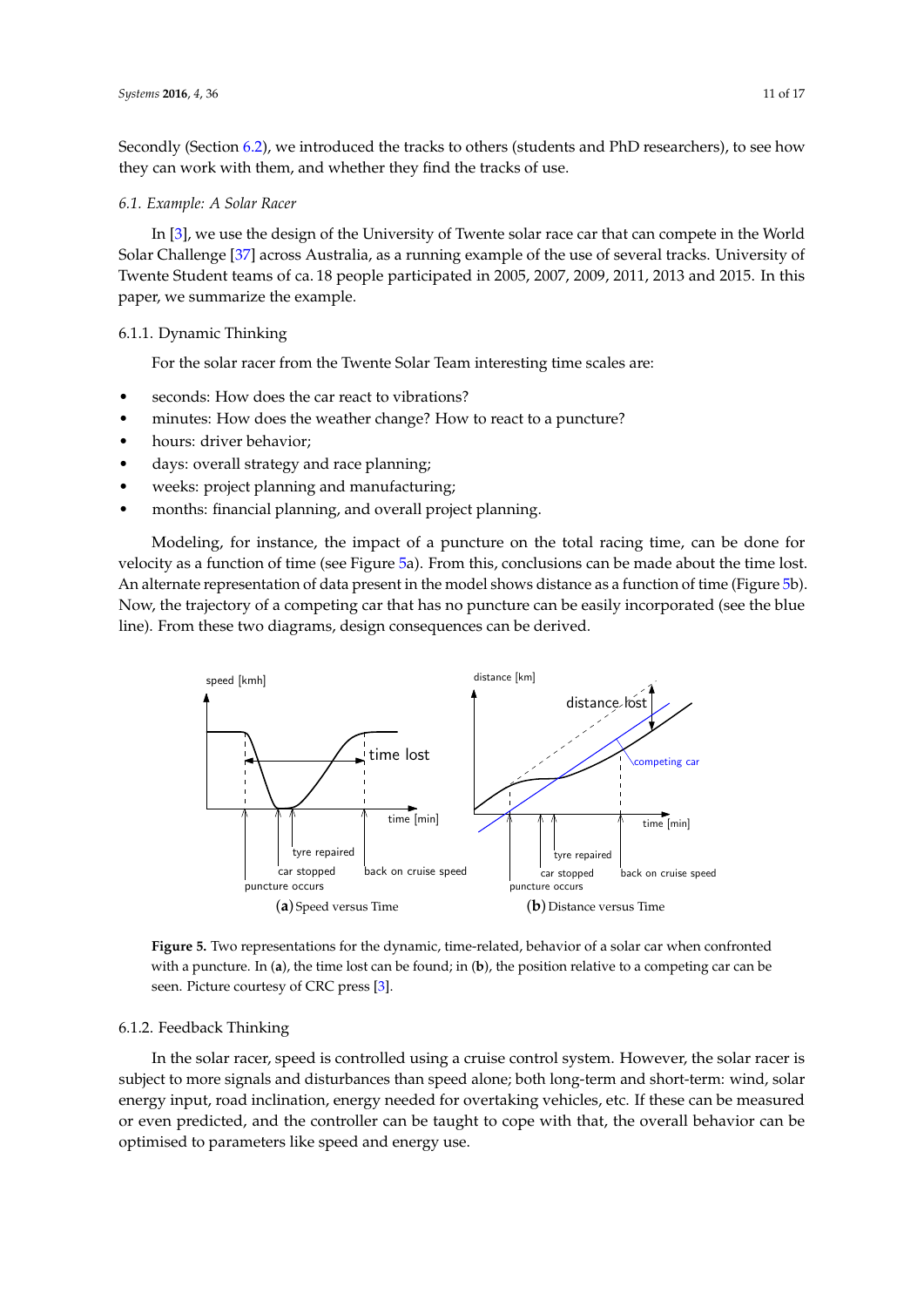## 6.1.3. Specific-Generic Thinking

Although the solar racer has to drive on public roads, and thus has to show its road worthiness, it does not have to comply with the Road Traffic Act completely, but only to the basic rules. Instead, two vehicles that do fully comply, drive in front and directly behind the solar racer.

#### 6.1.4. Scientific Thinking

In the development of the solar racer, the total drag coefficient is determined by roll resistance and air drag, plus internal resistance. These are unknown at the beginning of the project as the number of wheels, their size, the shape of the body, etc. are open. Information is created during the project, for instance, because data from preceding years can be used and simulations are run. As soon as a mock-up is ready, data on roll resistance can be measured. Air drag can be measured with a model in a wind tunnel. As soon as the real body is ready, real drag resistance data can be acquired at different speeds and different angles to the wind to be used in tuning the cruise control of Section [6.1.2.](#page-10-2) This does require a well-thought out measurement protocol (requiring operational thinking).

## 6.1.5. Product Life-Cycle Thinking

In the design of the 2011 Twente solar racer, it was decided to use a monocoque construction, as this provides a light and stiff construction (advantages in the use phase). However, in the design and construction phases, consequences are that the monocoque frame cannot be designed before the aerodynamic shell design is finished. However, the monocoque frame is the first part needed in the construction phase. A solution was found in making a simple welded steel frame, that would act as a test set-up for most other parts.

## <span id="page-11-0"></span>*6.2. Application*

The above shows an example to illustrate the workings of the tracks. To verify their applicability and usefulness, we have executed three application cases with students:

- 1. Use, at will, by two generations of industrial design engineering students;
- 2. Application on the Denver airport vignette from the systems engineering BKCase [\[38\]](#page-16-3) by three students; and
- 3. Application by PhD students in the International Spring School on Systems Engineering (IS3E) [\[39\]](#page-16-4).

Please note that in reporting such case-based research, it is impossible to report the entire case and all details involved. However, by documenting the steps taken in a transparent manner, we believe we have circumvented this significantly. In addition, note that it is inherently difficult to do comparative studies in (system) design research (see [\[40,](#page-16-5)[41\]](#page-16-6)).

#### 6.2.1. Case 1: SE Course

Two generations of third-year undergraduate Industrial Design Engineering students have been introduced in the thinking tracks. A course reader (preliminary versions of [\[3\]](#page-14-2)) was handed to the students, containing the more extensive track descriptions. In the lectures, regular reference was made to the thinking tracks. Parallel to the course, the students worked on a design project (the first year an automated supermarket delivery system, the second year a smart hospital bed), in groups of 12–14 persons. The application of the thinking tracks was voluntarily, and was not measured explicitly.

As the students had to write an essay about the application of systems engineering, it was possible to find their experiences. The two-page essays have been merged into one pdf file, and by searching on the terms "track" and "thinking" possible mentioning of the thinking tracks was sought. Upon hitting one of the terms, the context was read to see whether, and, if so, in what manner a thinking track was treated. A small number of students delivered a word-version of the essay. These were treated separately but analogously. The results are then combined: from the first year, nine (out of 104)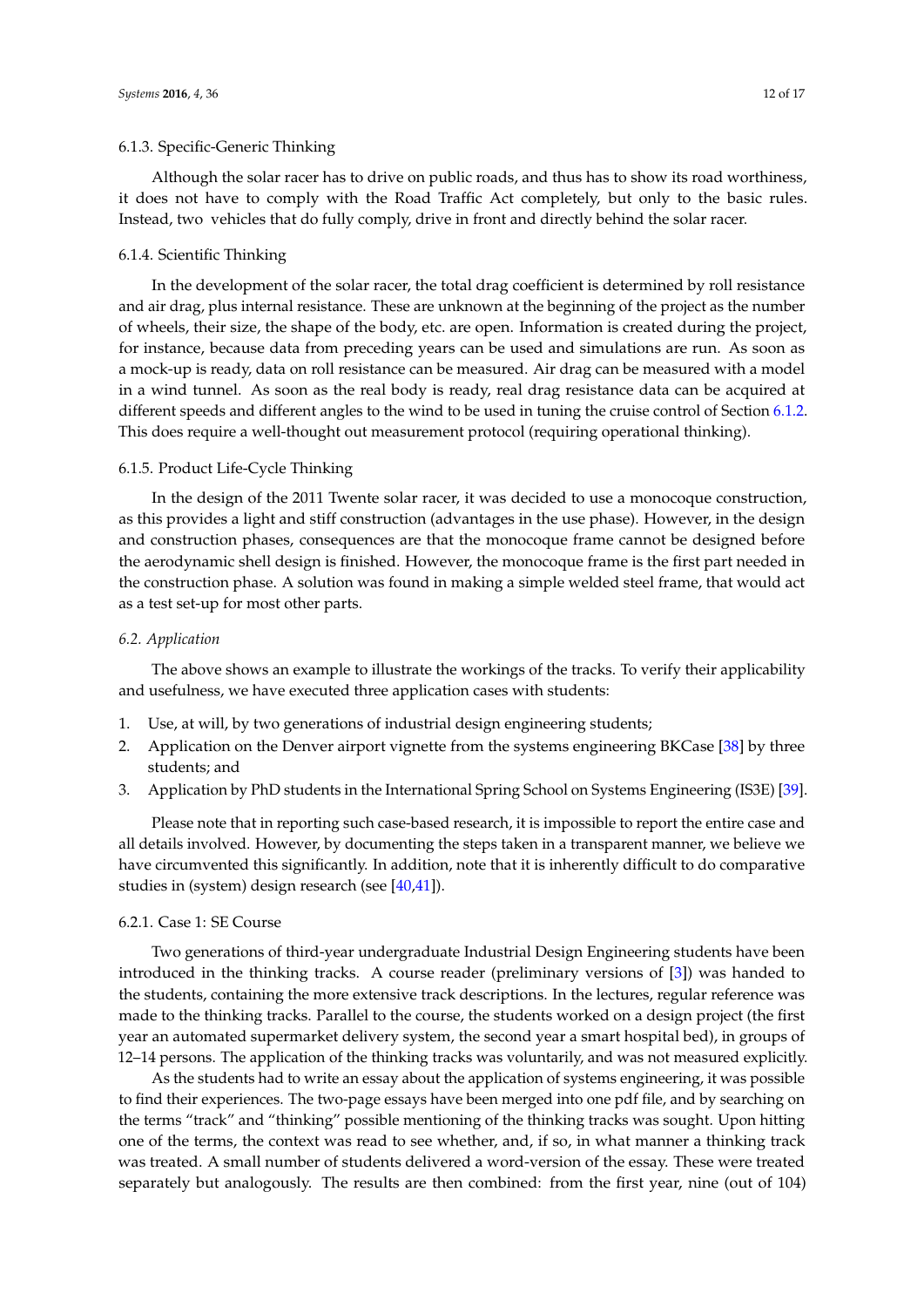students explicitly reported the use of one or more thinking tracks, and 10 (out of 97) in the second year, as summarized in Table [2,](#page-12-0) columns EssY1 and EssY2.

| <b>Thinking Track</b>     | EssY1 | EssY2 | Vignette | Spring |
|---------------------------|-------|-------|----------|--------|
| Dynamic                   | 3     |       |          | 5      |
| Feedback                  |       | 2     |          |        |
| Specific-generic          |       | 2     |          |        |
| Operational               |       | 1     | З        | 3      |
| <b>Scales</b>             |       |       |          | 3      |
| Scientific                |       |       |          |        |
| Decomposition-composition | 1     | 2     | З        |        |
| Hierarchical              |       |       |          |        |
| Organizational            |       |       |          |        |
| Life-cycle                |       |       |          |        |
| Safety                    |       |       |          |        |
| Risk                      |       | 2     |          |        |
| Unspecified               | q     | 8     |          |        |

<span id="page-12-0"></span>**Table 2.** Number of mentioned thinking tracks in the Systems Engineering Essays (EssY1 and EssY2), the Denver Airport Vignette (Vignette) and the Spring School (Spring).

The tracks are mentioned in two ways. One was that the particular track was helpful (often clarified with an example). The other was the observation that, in the project team systems thinking, or a particular type of thinking, was lacking or insufficient. The students that applied one (or more) track(s), discussed in their essays how a track contributed to the improvement of the system design, mostly in combination with one or more system design tools (functional block diagrams, system budgets, etc.). One student explicitly mentioned the use as creativity starter.

## 6.2.2. Case 2: Denver Airport Vignette

Three students (again, Industrial Design Engineering students in their third year) received an extra assignment in Systems Engineering. The assignment was to review the twelve thinking tracks and assume the role of a chief systems engineer in the Denver Baggage Handler case (described in the vignette included in the Systems Engineering Body of Knowledge (SeBOK, part of [\[38\]](#page-16-3))). Then, they had to apply five or more thinking tracks, support the thinking with SE tools and evaluate the effectiveness.

As using at least five thinking tracks was required, the three students mentioned fifteen tracks in total, as shown in Table [2,](#page-12-0) Vignette. Here, the information on usefulness was clearly available in the required evaluation of the thinking tracks. One of the students even gave each of the tracks he used (Dynamic, Feedback, Operational, Decomposition-Composition, and Life-Cycle Thinking) a (highly subjective) "success rate". Here, the highest score (9 out of 10) was given to dynamic thinking. Life-Cycle Thinking got 5 out of 10 for this specific case.

While the information in the case description is limited, it shows from the reports that the thinking tracks helped the students to investigate the case, and structure the assignment. Moreover, the selection of system design tools was guided by the thinking tracks. For instance, safety thinking led to the creation of scenarios with non-normal behavior. Decomposition-composition thinking provided overview and initial breakdown. One student applied specific-generic thinking to investigate the problem. While this, at first, did not reveal a lot of information, the FunKey architecting method [\[42\]](#page-16-7) helped this student in showing the main key drivers and most important functions. One student used dynamic thinking to investigate the difference between large baggage carts, or multiple smaller, faster ones. Another student evaluated dynamic thinking as "This is a great thinking track. It forces you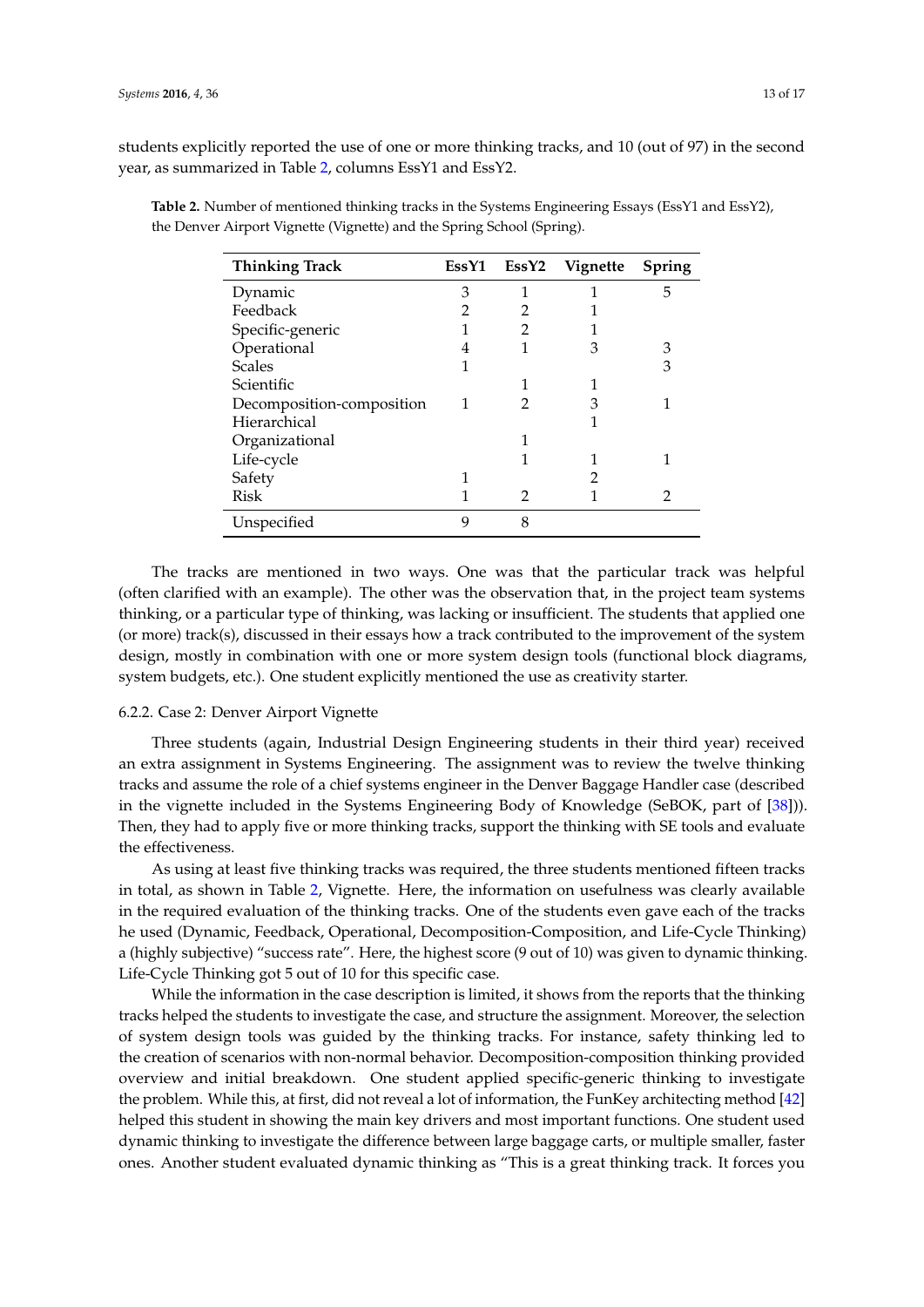to look at the system on a different way as you would do normally. At this way, new problems or functions are discovered ...".

Although the students were inexperienced as systems engineers, they managed to identify several key issues using the thinking tracks. While the resulting system designs should be discussed with actual stakeholders in the real design case instead of this exercise, the usefulness of the thinking tracks combined with system design tools can be seen. It should be noted that verification of the designs produced was outside the scope of the assignments.

# 6.2.3. Case 3: Spring School

Eighteen PhD-level students in five groups were introduced to the thinking tracks in a workshop at the First International Spring School on Systems Engineering, organized jointly by Technische University Münich (Institute of Product Development) and Fraunhofer Institute for Production Technology IPT—Project Group Mechatronic Systems Design (supported by University of Paderborn (Heinz Nixdorf Institute), Stevens Institute of Technology, École Centrale Paris, University of Twente and the International Council of Systems Engineering (INCOSE) (German Chapter)). After presenting the tracks, a productivity case of ASML wafer steppers was introduced. This real-life case concerned the impending semiconductor industry shift from 300 to 450 mm diameter silicon wafers. The industry aims at 30% cost reduction. The question was to identify the main challenges for ASML wafer scanners in making this shift. There was limited time available for making this assignment (4–6 h), and the students were not experienced in the field of semiconductor manufacturing.

The tracks used, as reported in the presentations (both the slides used and the oral presentation), have been tallied. Table [2,](#page-12-0) Spring, summarizes the tracks used. The high occurrence of dynamic thinking, followed by operational and scales thinking, can be explained by the type of problem. What is more interesting but harder to present in this paper is the fact that the teams, despite their novice state in the field and the limited time, did manage to identify some of the key issues that relate to stage performance (relating to increasing mass and dynamics), and lack of available personnel due to the other continuous developments in the semiconductor industry: device shrink. One group created key figures for machine cost comparing a 450 mm machine to a 300 mm one using scales thinking. Others used scales thinking to find opportunities for the aimed cost reduction.

## *6.3. Discussion of Case Studies*

The example illustrates the way of working with the thinking tracks. The three application cases show that the thinking tracks are easy to learn and apply. While content matter knowledge is needed for high quality designs, the thinking tracks provide direction and inspiration for exploring the design space. As seen in the spring school application, even in a short time, key issues can be uncovered by application of the tracks.

From the SE course case, we conclude that the variation of thinking tracks is important. While in the first year operational thinking and dynamic thinking were mentioned most often, the other tracks and all tracks mentioned in the second year are evenly distributed. Most of the twelve tracks introduced have been used.

In the Denver airport case, it was shown that the tracks are useful in exploring both the width and depth of a design case. In particular, they helped in connecting to system design tools, and exploring abnormal behavior.

In the Spring School and in the Denver case, the issue of sequence of application was addressed. In fact, the thinking tracks represent integrated thinking. A very experienced systems designer performs this kind of thinking automatically and largely simultaneously as "habits of mind" [\[19\]](#page-15-9). For less experienced systems designers, the thinking tracks are there to perform the thinking explicitly or in a team. It is a question of wandering on as many tracks as needed in parallel. It may occur that a few tracks dominate for the problem at hand.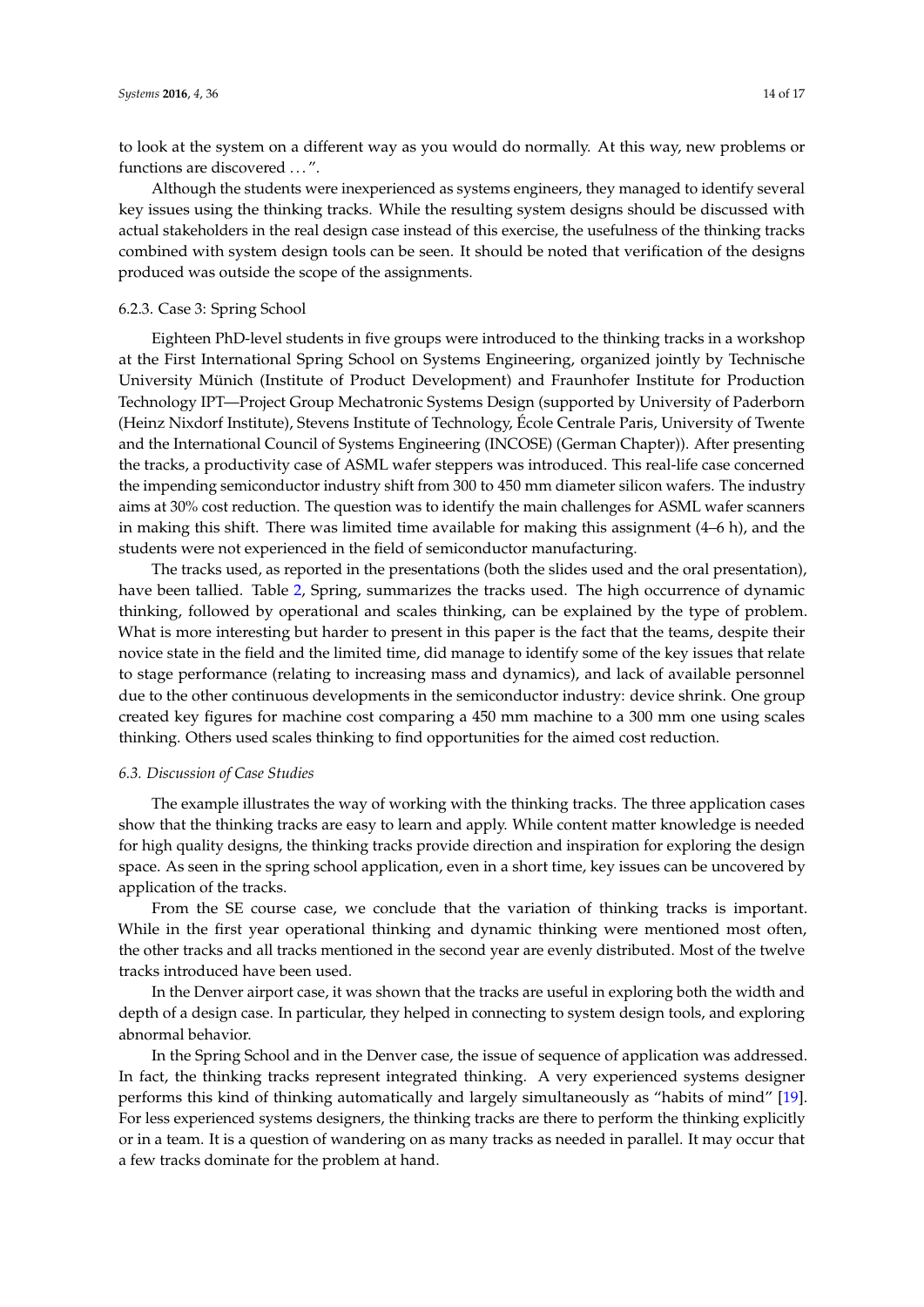Because of the variety in application and the results that are in line with each other, we can state that the tracks are helpful in systems design.

Note that from the application cases presented, the quality of results cannot be judged objectively. For that, further research is needed.

## <span id="page-14-5"></span>**7. Conclusions**

Systems engineering gives directions for what to do in what order [\[11\]](#page-15-5). Systems analysis provides means to investigate existing systems and the environment in which new systems have to operate [\[11,](#page-15-5)[26\]](#page-15-16). However, the design or architecture of new systems rely heavily on human skills. Diverse sources have identified the importance of specific "habits of mind" [\[19\]](#page-15-9).

In this paper, we have summarized twelve thinking tracks that are helpful in investigating a system under design in order to create a better system that fits not only the identified issue but also unidentified parts of the issue. The tracks deliberately help the designer to wander outside the paved path of the well-known systems engineering process. At the same times, the tracks provide guidance in applying systems thinking in practice.

Correlating the thinking tracks to literature on systems thinking shows that these twelve tracks span the systems thinking universe, and that there is no redundancy in this set of tracks (Table [1\)](#page-9-1). Moreover, the tracks make important aspects of systems thinking (as, for instance, presented in [\[21\]](#page-15-11)) concrete to help the (novice) system designer.

Three preliminary experiments in the form of case studies corroborate the experience of the authors that led to the thinking tracks. These experiments show that a varied combination of thinking tracks helps to quickly dive into a problem and expose the essential characteristics. Even if the content matter knowledge is limited, key factors can be found in a limited time.

In effect, we can state that, next to the well-known pillars process and tools, a third pillar is needed for effective systems design: systems thinking.

Further research is needed to rate the effectiveness of the thinking tracks. We plan to do this in a game setting and in real industry cases. Such a game may also be helpful for novices to learn how to use the tracks. In addition, people have requested aids in selecting and organizing the thinking tracks. Combination with the CAFCR model (CAFCR stands for the Customer objectives, Application, Functional, Conceptual, and Realization views) [\[30\]](#page-15-21) seems appropriate for this. Another thread for future research relates to the applicability of the thinking tracks outside the engineering domain.

**Acknowledgments:** The authors would like to thank Karel Th. Veenvliet for his help and advice in formulating the twelve thinking tracks.

**Author Contributions:** Gerrit Maarten Bonnema and Jan F. Broenink developed and formulated the thinking tracks, where Karel Veenvliet was instrumental. The examples and experiments have been performed by Gerrit Maarten Bonnema. The paper is largely written by Gerrit Maarten Bonnema. Jan F. Broenink and Gerrit Maarten Bonnema have performed the final editing of the paper.

**Conflicts of Interest:** The authors declare no conflict of interest.

#### **References**

- <span id="page-14-0"></span>1. INCOSE Systems Engineering Handbook Working Group. *Systems Engineering Handbook*, 4th ed.; INCOSE: San Diego, CA, USA, 2015.
- <span id="page-14-1"></span>2. Bonnema, G.M. Thinking Tracks for Integrated Systems Design. In Proceedings of the 1st Joint International Symposium on System-Integrated Intelligence, Hannover, Germany, 27–29 June 2012; pp. 32–35.
- <span id="page-14-2"></span>3. Bonnema, G.M.; Veenvliet, K.T.; Broenink, J.F. *Systems Design and Engineering: Facilitating Multidisciplinary Development Projects*; CRC Press: Boca Raton, FL, USA, 2016.
- <span id="page-14-3"></span>4. Osman, M.; Glass, B.D.; Hola, Z. Approaches to Learning to Control Dynamic Uncertainty. *Systems* **2015**, *3*, 211–236.
- <span id="page-14-4"></span>5. Suh, N.P. Complexity in Engineering. *Ann. CIRP* **2005**, *2*, 581–598.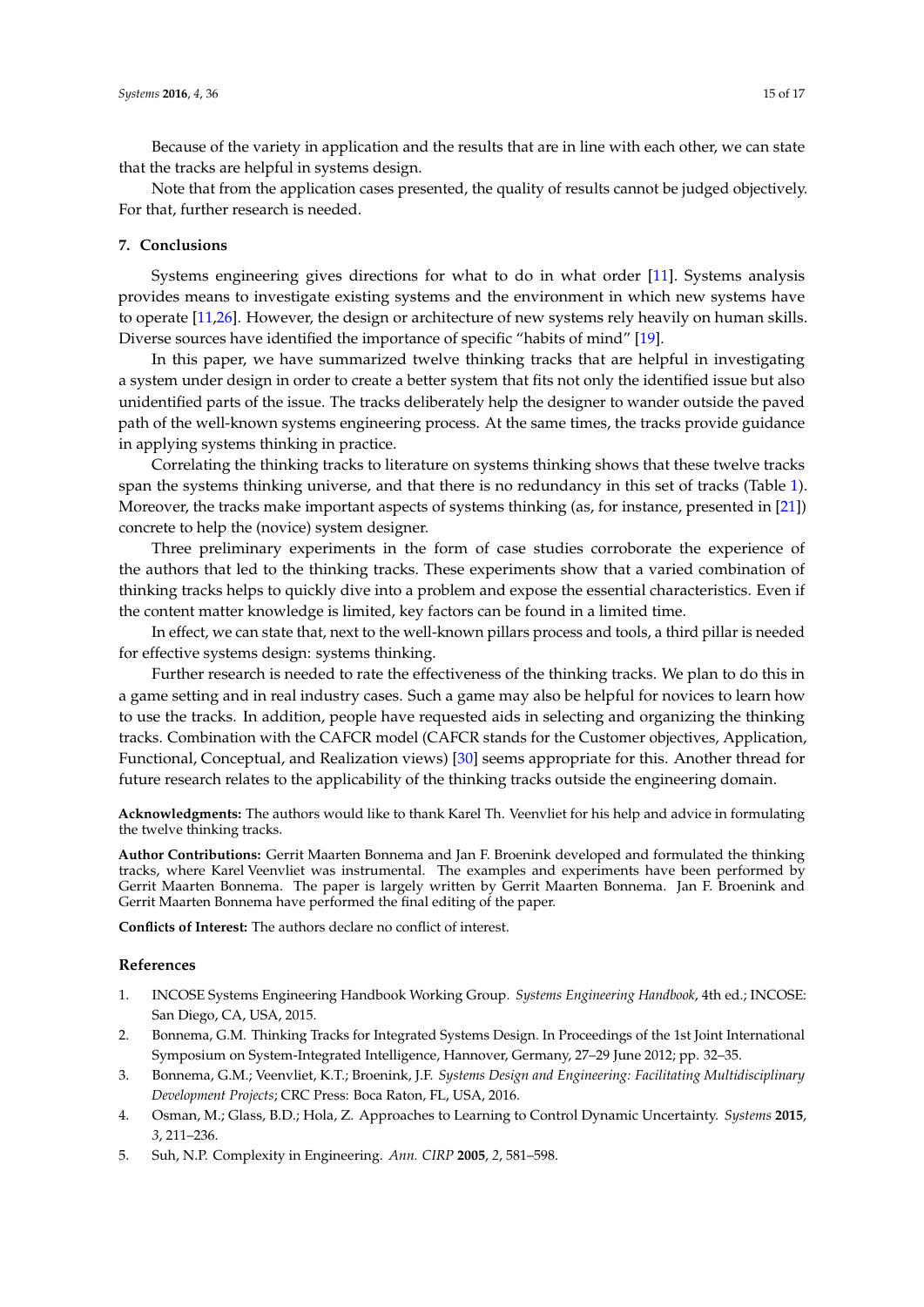- <span id="page-15-0"></span>6. Madni, A.M.; Jackson, S. Towards a Conceptual Framework for Resilience Engineering. *IEEE Syst. J.* **2009**, *3*, 181–191.
- <span id="page-15-1"></span>7. Merriam–Webster Online Dictionary. Available online: http://www.merriam-webster.com (accessed on 8 November 2016).
- <span id="page-15-2"></span>8. French, M.J. *Conceptual Design for Engineers*; Springer: London, UK, 1985.
- <span id="page-15-3"></span>9. Suh, N.P. Axiomatic Design Theory for Systems. *Res. Eng. Des.* **1998**, *10*, 189–209.
- <span id="page-15-4"></span>10. Schön, D.; Bennet, J. Reflective Conversation with Materials. In *Bringing Design to Software*; Winograd, T., Ed.; ACM Press: New York, NY, USA, 1996; pp. 171–184.
- <span id="page-15-5"></span>11. Blanchard, B.S.; Fabrycky, W.J. *Systems Engineering and Analysis*, 5th ed.; Prentice Hall: Upper Saddle River, NJ, USA, 2011.
- 12. Kapurch, S.J.; Rainwater, N.E. *Nasa Systems Engineering Handbook Sp/-2007-6105 Rev1*; NASA: Washington, DC, USA, 2007.
- 13. Maier, M.W.; Rechtin, E. *The Art of Systems Architecting*, 2nd ed.; CRC Press: Boca Raton, FL, USA, 2000.
- <span id="page-15-20"></span>14. Muller, G. *Systems Architecting: A Business Perspective*; CRC Press: Boca Raton, FL, USA, 2011.
- 15. Kossiakoff, A.; Sweet, W. *Systems Engineering Principles and Practice*; Wiley Series in Systems Engineering and Management; John Wiley & Sons: Hoboken, NJ, USA, 2003.
- <span id="page-15-6"></span>16. Sage, A.P.; Armstrong, J.E., Jr. *Introduction to System Engineering*; John Wiley and Sons, Inc.: New York, NY, USA, 2000.
- <span id="page-15-7"></span>17. Senge, P. *The Fifth Discipline: The Art and Practice of the Learning Organization*; Currency: New York, NY, USA,1990.
- <span id="page-15-8"></span>18. Frank, M.; Kasser, J. Assessing the Capacity for Engineering Systems Thinking (Cest) and Other Competencies of Systems Engineers. In *Systems Engineering—Practice and Theory*; Cogan, P.B., Ed.; InTech: Rijeka, Croatia, 2012.
- <span id="page-15-9"></span>19. Cabrera, D.A. Systems Thinking. Ph.D. Thesis, Cornell University, Ithaca, NY, USA, 2006.
- <span id="page-15-10"></span>20. Radzicki, M.J.; Taylor, R.A. Introduction to System Dynamics; U.S. Office of Policy and International Affairs. Available online: http://www.systemdynamics.org/DL-IntroSysDyn/ (accessed on 8 November 2016).
- <span id="page-15-11"></span>21. Frank, M. Knowledge, Abilities, Cognitive Characteristics and Behavioral Competences of Engineers with High Capacity for Engineering Systems Thinking (Cest). *Syst. Eng.* **2006**, *9*, 91–103.
- <span id="page-15-12"></span>22. Davidz, H.L.; Nightingale, D.J. Enabling Systems Thinking to Accelerate the Development of Senior Systems Engineers. *Syst. Eng.* **2008**, *11*, 1–14.
- <span id="page-15-13"></span>23. Richmond, B. Systems Thinking: Critical Thinking Skills for the 1990s and Beyond. *Syst. Dyn. Rev.* **1993**, *9*, 113–133.
- <span id="page-15-14"></span>24. Hitchins, D.K. *Advanced Systems Thinking, Engineering, and Management*; Artech House: Norwood, MA, USA, 2003.
- <span id="page-15-15"></span>25. Hitchins, D.K. World Class Systems Engineering. *Eng. Manag. J.* **1994**, *4*, 81–88.
- <span id="page-15-16"></span>26. Checkland, P. *Systems Thinking, Systems Practice*; 2nd ed.; John Wiley and Sons: Malden, MA, USA, 1981.
- <span id="page-15-17"></span>27. Boardman, J.; Sauser, B. *Systems Thinking—Coping with 21st Century Problems*; CRC Press: Boca Raton, FL, USA, 2008.
- <span id="page-15-18"></span>28. Gelb, M.J. *How to Think Like Leonardo Da Vinci: Seven Steps to Genius Everyday*; Delacorte Press: New York, NY, USA, 1998.
- <span id="page-15-19"></span>29. Eger, A.; Bonnema, G.M.; Lutters, E.; Voort, M.C.V.D. *Product Design*; Eleven International Publishing: The Hague, The Netherlands, 2013.
- <span id="page-15-21"></span>30. Muller, G.J. CAFCR: A Multi-View Method for Embedded Systems Architecting. Ph.D. Thesis, Delft University of Technology, Delft, The Netherlands, 2004.
- <span id="page-15-22"></span>31. Martin, J.N. The Seven Samurai of Systems Engineering: Dealing with the Complexity of 7 Interrelated Systems. In Proceedings of the Fourteenth Annual International Symposium of the International Council on Systems Engineering (INCOSE), Toulouse, France, 20–24 June 2004.
- <span id="page-15-23"></span>32. Boardman, J.; Sauser, B.; John, L.; Edson, R. The Conceptagon: A Framework for Systems Thinking and Systems Practice. In Proceedings of the IEEE International Conference on Systems, Man, and Cybernetics, San Antonio, TX, USA, 11–14 October 2009; pp. 3299–3304.
- <span id="page-15-24"></span>33. Gulatti, R.K.; Eppinger, S.D. *The Coupling of Product Architecture and Organizational Structure Decisions*; Working Paper 3906; MIT Soal School of Management: Cambridge, MA, USA, 1996.
- <span id="page-15-25"></span>34. Conway, M.E. How Do Committes Invent? *Datamation* **1968**, *14*, 28–31.